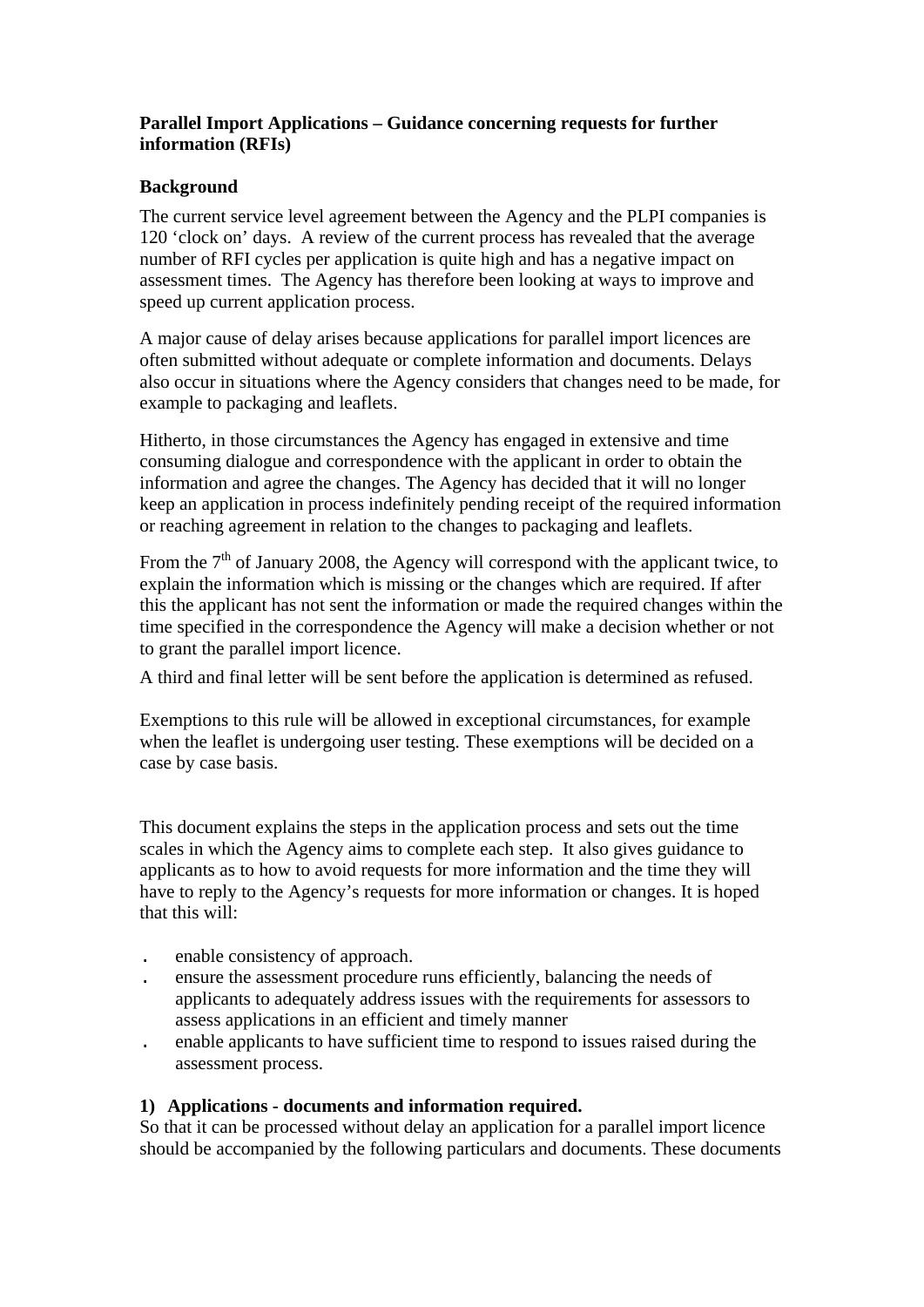are required so that the Agency can ascertain whether the product is one to which the parallel import scheme applies and whether it may be safely marketed in the UK:

- . an accurately completed MLA form indicating the appropriate UK crossreference product on which the application is based
- . the relevant complete sample with the foreign leaflet intact
- . mock ups of all proposed labelling and patient information leaflet (PIL) in English
- . the appropriate fee should be paid immediately on receipt of the invoice

Applications to vary a licence must in addition to the above, state the specific reason for the variation clearly and accurately on the relevant MLA form.

# **2) The Assessment Process**

Following successful validation (that is to say the checking by the Agency that all required documents have been submitted and the inputting of all relevant information on to the database), the Agency will request the ECMA report containing the necessary product details as authorised in the exporting Member State from the competent authority who granted the MA for the product. Once the Agency receives this the application is then 'ready for assessment', and is placed on the allocation list.

The application is subsequently allocated to an assessor and the assessment process commences.

# **Initial assessment**

If, after an initial assessment, it is clear that there are major deficiencies in the quality, safety or efficacy of the product, or questions regarding the suitability of the product to be imported under the parallel import scheme, a report will be completed and the application will be considered for a refusal decision unless further information is requested by the Unit Manager as appropriate.

For all other applications, the following is envisaged:

# **Net Calendar days**

# **Assessment Step I**

Day 0 Joint assessment report (pharmaceutical  $\&$  scientific) to be completed. Application processed as described at Day 50 if no information or changes are required otherwise the1<sup>st</sup> request for further information (RFI) or for changes to be made is sent to the applicant. The company has up to 30 days to respond to the RFI. (Clock off)

# **Assessment Step II**

- Day 1  $1<sup>st</sup>$  response received and assessors have up to 20 days to assess the response (Clock on)
- Day 20 Application dealt with as at Day 50 if applicant has fully complied with initial requests otherwise a  $2<sup>nd</sup>$  RFI or a reminder if no response has been received is sent.